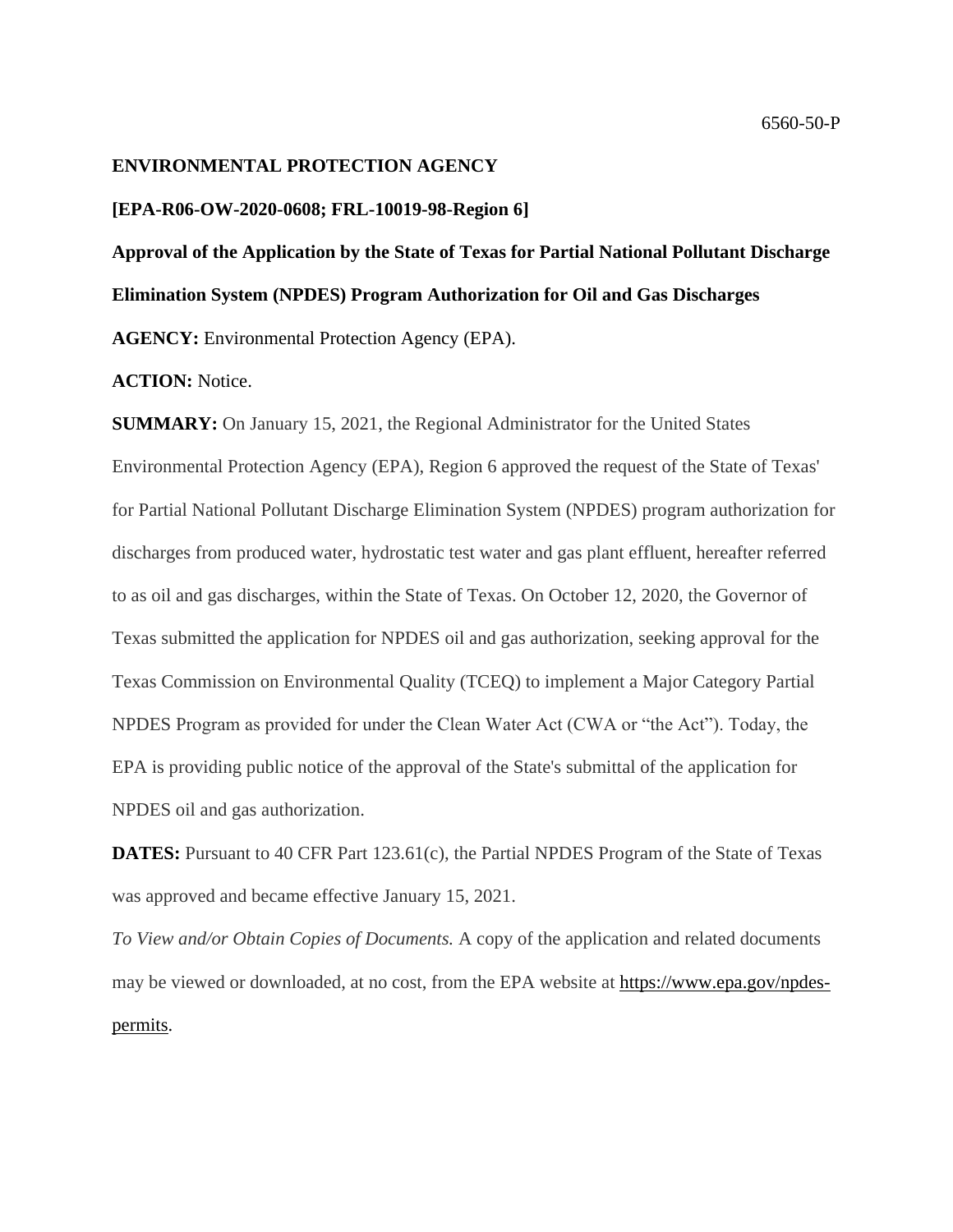# **FOR FURTHER INFORMATIN CONTACT:** Ms. Kilty Baskin, EPA Region 6 Office, NPDES/Wetland Review Section (R6 WD-PN), 214-665-7500, *[baskin.kilty@epa.gov.](mailto:baskin.kilty@epa.gov)*

## **SUPPLEMENTARY INFORMATION**

#### **A. General Information**

#### *1. Does this action apply to me?*

Entities potentially affected by this action include the regulated oil and gas community and citizens within the State of Texas. As of January 15, 2021, authority to implement the NPDES permitting, compliance monitoring and enforcement program for oil and gas activities in Texas transferred from the EPA to the TCEQ. The TCEQ's authority applies on land within the State of Texas and extends 3.0 statute miles (1 statute mile equals 5280 feet) offshore into the Gulf of Mexico. The EPA retains jurisdiction for discharges more than 3 statute miles offshore in the Gulf of Mexico. Thus, CWA oil and gas exploration and production related discharges in these waters remain subject to the EPA's Outer Continental Shelf of the Gulf of Mexico General Permit (GMG290000). In addition, spills or releases of hydrocarbons subject to the Oil Pollution Act are not subject to the NPDES program. The EPA's authority to address releases of hydrocarbons to waters of the United States under the Oil Pollution Act is not subject to the NPDES program and therefore cannot be delegated to states. The TCEQ will continue to refer incidents to EPA as the regulatory authority for the Oil Pollution Act. The TCEQ NPDES program does not apply in areas of Indian country as defined in 18 U.S.C. 1151. The EPA retains jurisdiction over discharges in these areas. If you have any questions regarding the applicability of this action to a particular entity, please contact Ms. Kilty Baskin at 214-665-

7500, *[baskin.kilty@epa.gov.](mailto:baskin.kilty@epa.gov)*

*2. What action is the EPA taking?*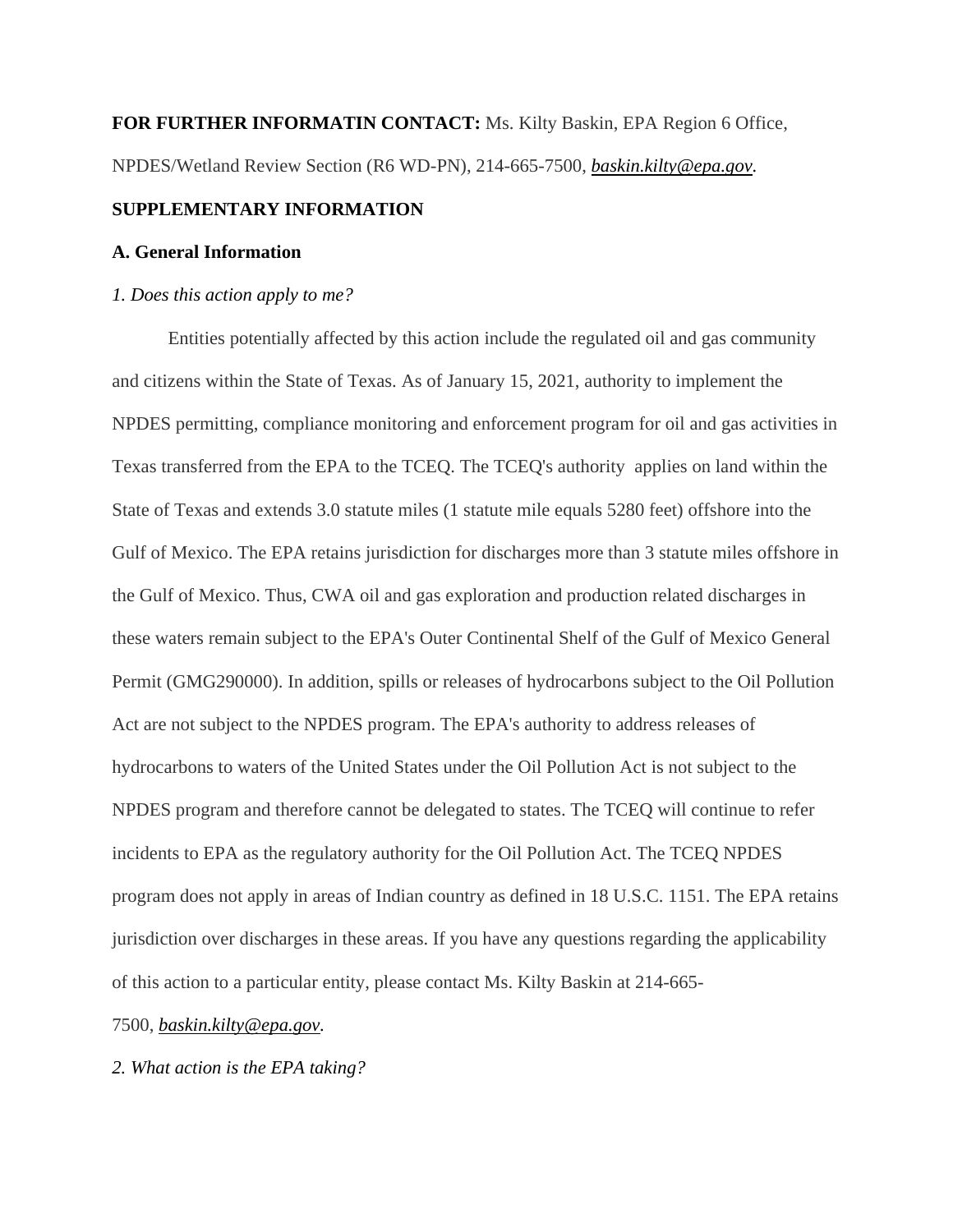The EPA is providing notice of the approval of the State of Texas' request for partial NPDES program authorization for oil and gas discharges within the State. The Governor of Texas submitted the application for NPDES oil and gas authorization pursuant to Section 402(b) of the CWA, seeking approval for the TCEQ to implement a major category partial NPDES program under Section 402(n)(3) of the Act. In accordance with CWA Section 402(b), 33 U.S.C. §1342(b), and NPDES regulations at 40 CFR Part 123, the EPA shall approve a State's application for program approval unless adequate authority does not exist as required by the CWA.

### *3. What is the EPA's authority for taking this action?*

CWA section 402 established the NPDES permitting program and gives the EPA authority to approve state NPDES programs. 33 U.S.C. § 1342(b). CWA Section 402(n)(3) authorizes the EPA to approve a Major Category Partial Permit Program covering administration of a major category of discharges if "(A) such program represents a complete permit program and covers all of the discharges under the jurisdiction of a department or agency of the State; and (B) the Administrator determines that the partial program represents a significant and identifiable part of the State program required by subsection (b)." 33 U.S.C.  $\S$  1342(n)(3).

*State Permit Program Approval:* Section 402 of the CWA, 33 U.S.C. §1342, created the NPDES program under which the EPA may issue permits authorizing the point source discharge of pollutants to waters of the United States under conditions required by the Act. CWA Section 402(b), 33 U.S.C. §1342(b), provides that the EPA shall approve a State's request to administer its own permit program provided the State has appropriate legal authority and a state program that meets the Act's requirements. The regulatory requirements for state program submissions and for EPA state program approval are set forth in 40 CFR Part 123 (*<https://www.ecfr.gov/>*).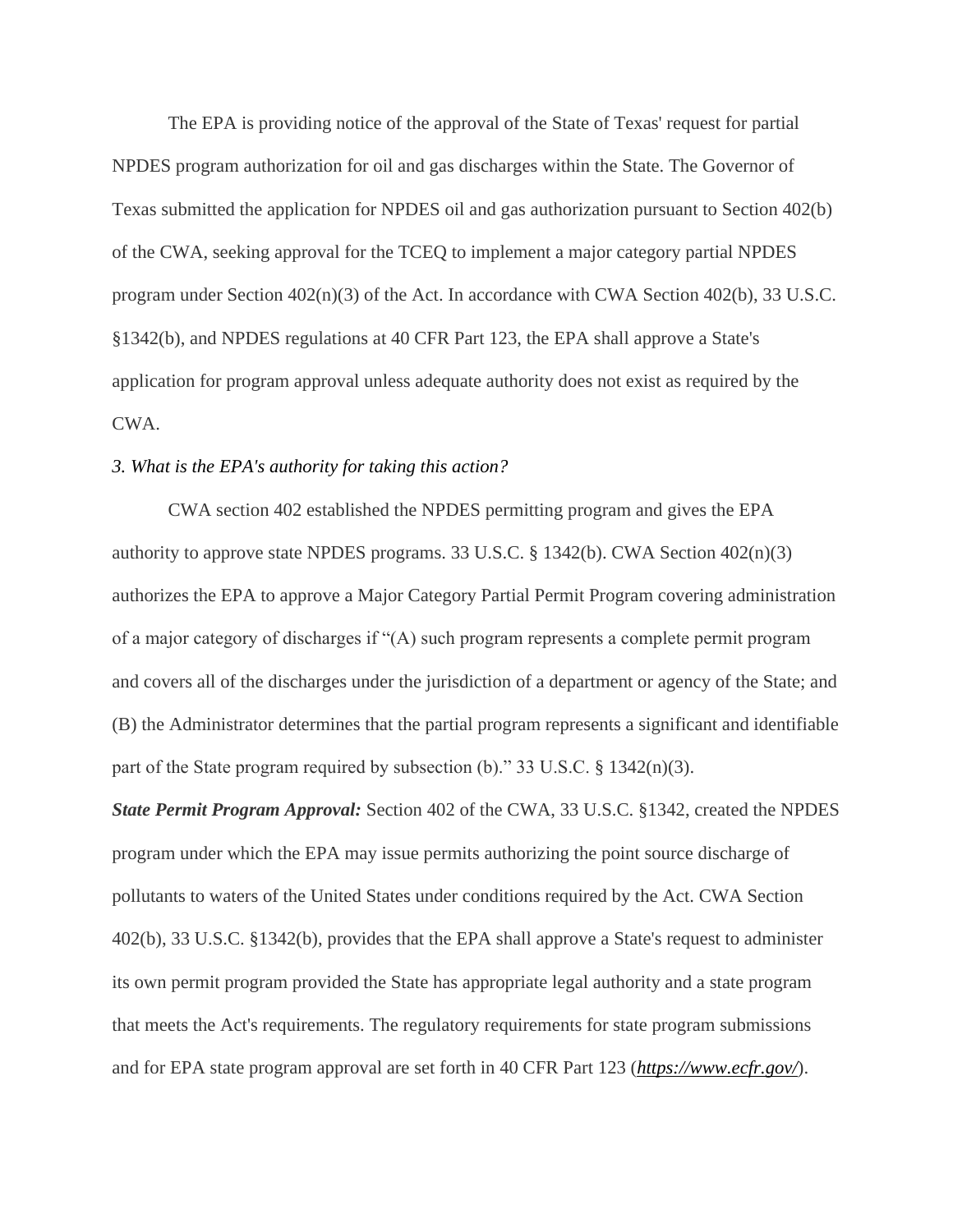*Decision Process:* Pursuant to 40 CFR 123.61(b), the EPA must approve or disapprove Texas' application for NPDES oil and gas authorization within 90 days of receipt of a complete program submission, unless this review period is extended by mutual agreement between the EPA and the State pursuant to 40 CFR 123.21(d). Under CWA § 402(b) and 40 CFR Part 123, the State must show, among other things that it has the authority to issue permits that comply with the Act, authority to impose civil and criminal penalties for permit violations, and authority to ensure that the public is given notice and an opportunity for a hearing on each proposed permit. Once the State's request for program approval is declared complete, the CWA and its implementing regulations require the EPA to provide notice of the State's application and allow a comment period of at least 45 days during which the public may express their views on the proposed State program. The EPA's public notice of the application must also provide notice of a public hearing to be held no less than 30 days after publication of the notice. See 40 CFR Part 123.61. After the close of the public comment period, the EPA determines whether to approve or disapprove the State's application based on the requirements of section 402(b) of the CWA and 40 CFR Part 123.

*Summary of the State's Application/Proposed Program:* By letter dated October 9, 2020, and received by the EPA on October 12, 2020, the Governor of the State of Texas submitted a request for NPDES program authorization for oil and gas discharges in Texas. The request was for approval of a Major Category Partial Permit Program under CWA section 402(n)(3) covering administration of a major category of discharges within the State. The State's NPDES oil and gas program would be administered by the TCEQ. The TCEQ currently implements an approved partial NPDES permitting program, the Texas Pollutant Discharge Elimination System (TPDES)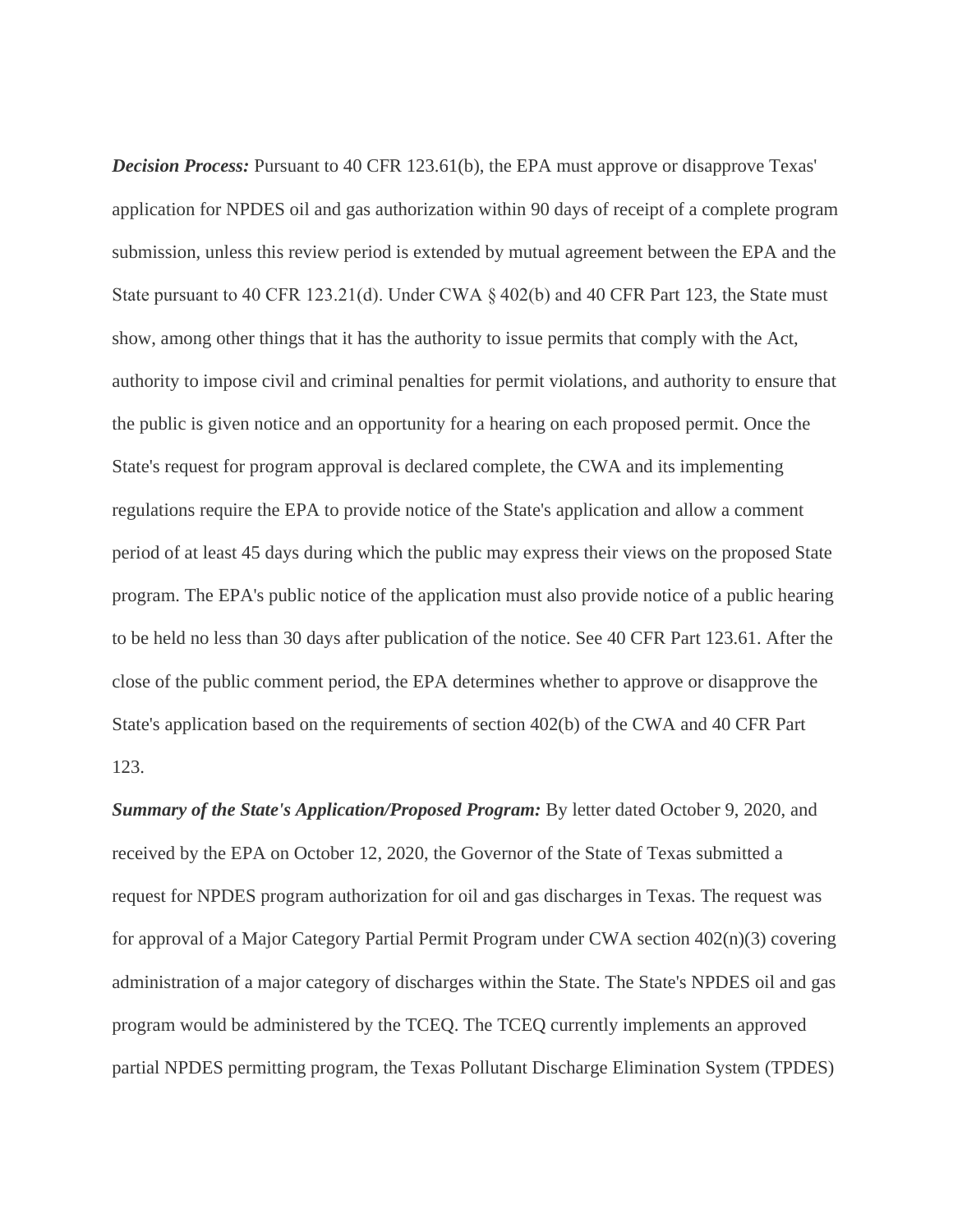program, for discharges to waters of the State in accordance with Clean Water Act § 402(n)(3). However, when TCEQ was granted authority by the EPA in 1998 to administer the NPDES program for discharges under its jurisdiction, oil and gas discharges were regulated by the Railroad Commission of Texas (RRC) and thus were not included as part of the approved TPDES program. As a result, the EPA retained permitting authority for oil and gas discharges in Texas. In 2019, House Bill 2771, 86th Texas Legislature, amended Texas Water Code § 26.131 to transfer jurisdiction of discharges of produced water, hydrostatic test water, and gas plant effluent into water in the state from the RRC to the TCEQ upon NPDES program authorization from the EPA for such discharges. A copy of Texas Water Code § 26.131 was attached as Attachment A to the State's application.

In accordance with 40 CFR Part 123.21, the State's application included the following 5 elements: (1) A letter from the Governor requesting program approval; (2) A complete program description, as required by 40 CFR Part 123.22, describing how the State intends to carry out its responsibilities under the Act and its implementing regulations; (3) An Attorney General's statement as required by 40 CFR Part 123.23; (4) A Memorandum of Agreement (MOA) with the Regional Administrator as required by 40 CFR Part 123.24; and (5) Copies of all applicable State statutes and regulations, including those governing State administrative procedures.

A complete program description was included as Attachment E to the State's submission. The program description was divided into four (4) chapters:

- Overview of the TCEQ, as required by 40 CFR 123.22(a) and (b);
- Oil and Gas Permitting Program Description, as required by 40 CFR 123.22(c), (d) and (g);
- Oil and Gas Enforcement Program Description, as required by 40 CFR 123.22(d), (e) and (g); and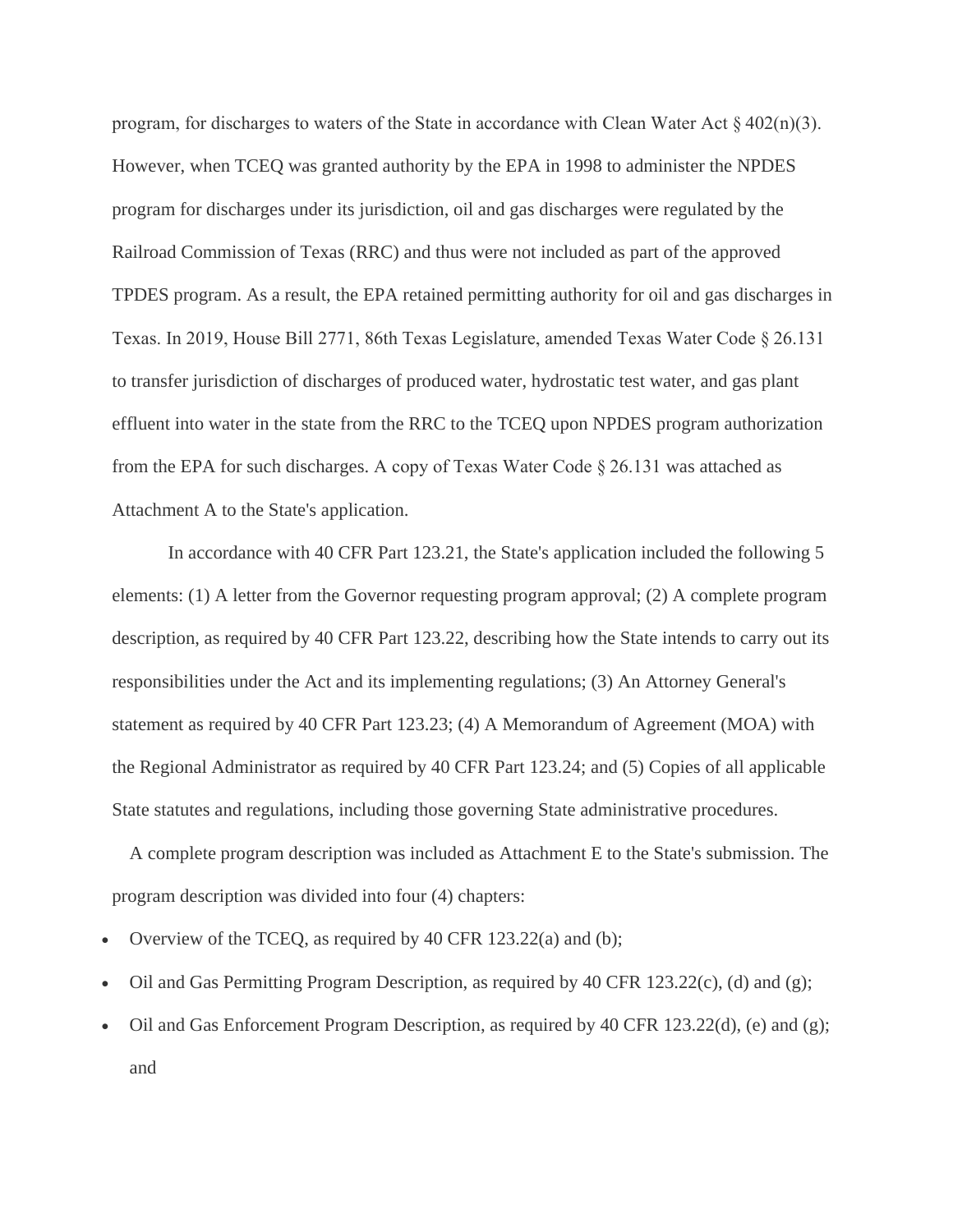• Program Costs and Funding Description, as required by 40 CFR 123.22(b)(1)-(3).

A Statement of Legal Authority, signed by the Texas Attorney General, was included as Attachment C to the State's submission. The Statement of Legal Authority outlines the TCEQ's legal authority to regulate the discharge of produced water, hydrostatic test water, and gas plant effluent into water in the state resulting from oil and gas activities upon NPDES program authorization from the EPA. The Statement of Legal authority notes that when House Bill 2771 became effective, the term "produced water" was not defined in State rules or statutes. For the purposes of the TCEQ's implementation of amended Tex. Water Code § 26.131, the TCEQ defined the term "produced water" in 30 Tex. Admin. Code § 305.541(b) as "all wastewater associated with oil and gas exploration, development, and production activities, except hydrostatic test water and gas plant effluent, that is discharged into water in the state, including waste streams regulated by 40 CFR part 435." Through the Statement of Legal Authority, the Texas Attorney General certified that amended Tex. Water Code § 26.131, in conjunction with the definition of produced water in 30 Tex. Admin. Code § 305.541(b) and the TCEQ's existing authority to issue permits for the discharge of pollutants into water in the state in Tex. Water Code § 26.121, provides the TCEQ with authority to issue TPDES permits for the discharge of all oil and gas wastewater into water in the State in Texas.

The MOA between the TCEQ and the EPA concerning the TPDES program and a MOA Addendum to address oil and gas discharges was included as Attachment D to the State's submission. The MOA Addendum recognizes that one of the most important goals for transferring NPDES program authority to Texas for oil and gas discharge permitting, compliance monitoring and enforcement is to promote and facilitate the expeditious transformation of federal NPDES and state permits into one TPDES permit. The MOA Addendum describes in detail the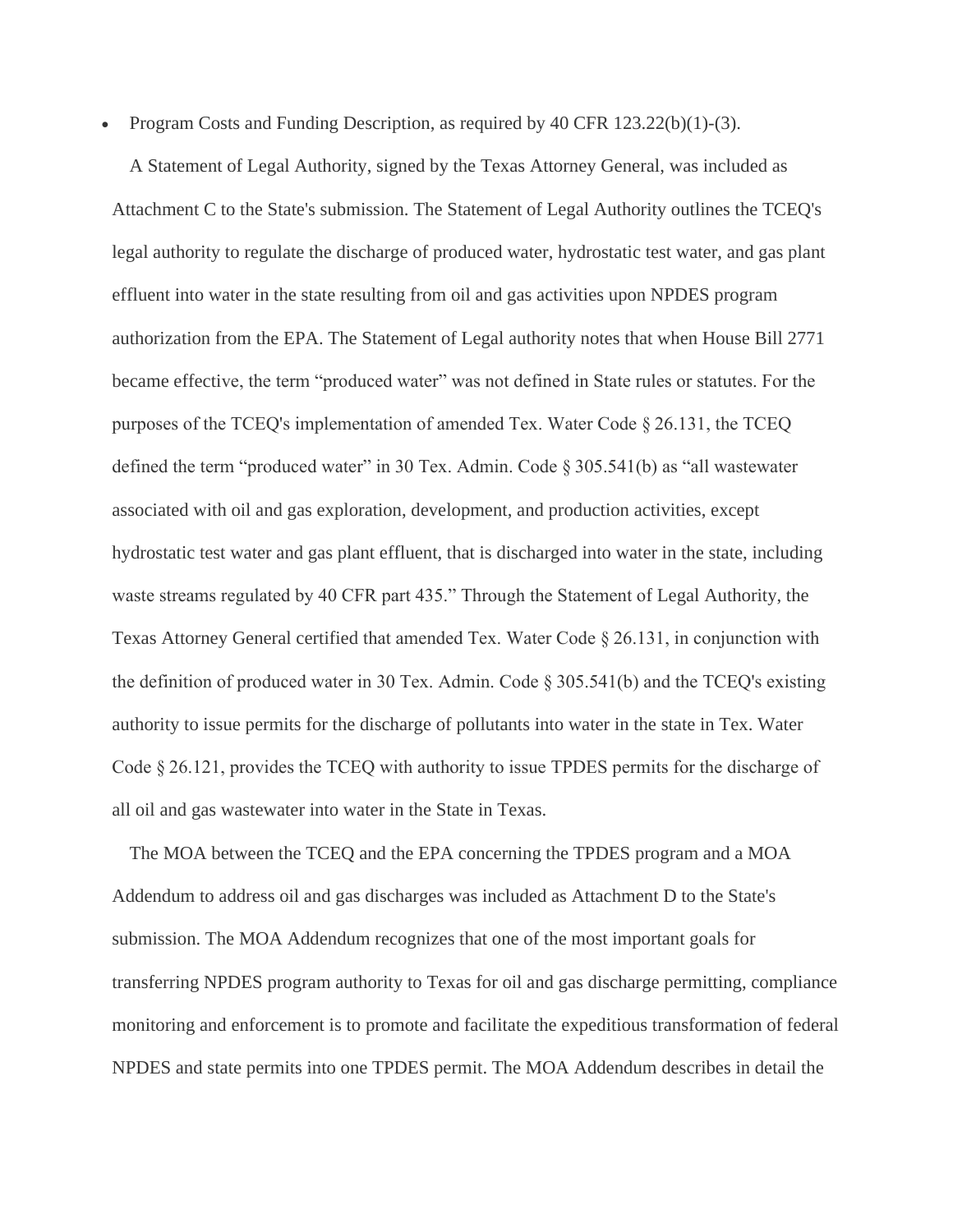permitting, compliance monitoring and enforcement authority that will transfer to the TCEQ on the date of program authorization. Upon authorization, jurisdiction for EPA issued oil and gas permits and primary enforcement authority for oil and gas discharges within the State will be transferred to the TCEQ, with certain limited exceptions. The MOA Addendum describes in detail those exceptions, *i.e.,* permits and enforcement actions for which the EPA will initially retain jurisdiction, such as permits for which appeals are pending or enforcement actions that are currently ongoing. The MOA Addendum also details the actions that will trigger transfer of jurisdiction for those permits and enforcement actions to TCEQ, for example resolution of the permit appeal or resolution of the ongoing enforcement action.

Copies of all applicable State statutes and regulations, as well as the TCEQ Operating Policies and Procedures, were included as Attachment F to the State's submission. Please note that the TCEQ adopted by reference the EPA's Oil and Gas Effluent Limitation Guidelines (40 CFR Part 435).

On November 5, 2020, the TCEQ submitted revised language to Attachment E – Chapter 3 Enforcement Program Description for clarification purposes. The revised language did not affect substantive changes to the State's program submission and was not a material change under 40 CFR Part 123.12(c). The revised language clarified that the TCEQ's existing spill response program has been evaluated and determined to be adequate for the inclusion of wastewater spills from oil and gas operations subject to the NPDES program. Upon the EPA's approval of the State's request for NPDES authority for oil and gas discharges, primary enforcement authority for such spills and releases will transfer to the TCEQ. Spills or releases of hydrocarbons subject to the Oil Pollution Act are not subject to the NPDES program. The EPA's authority to address releases of hydrocarbons to waters of the United States under the Oil Pollution Act cannot be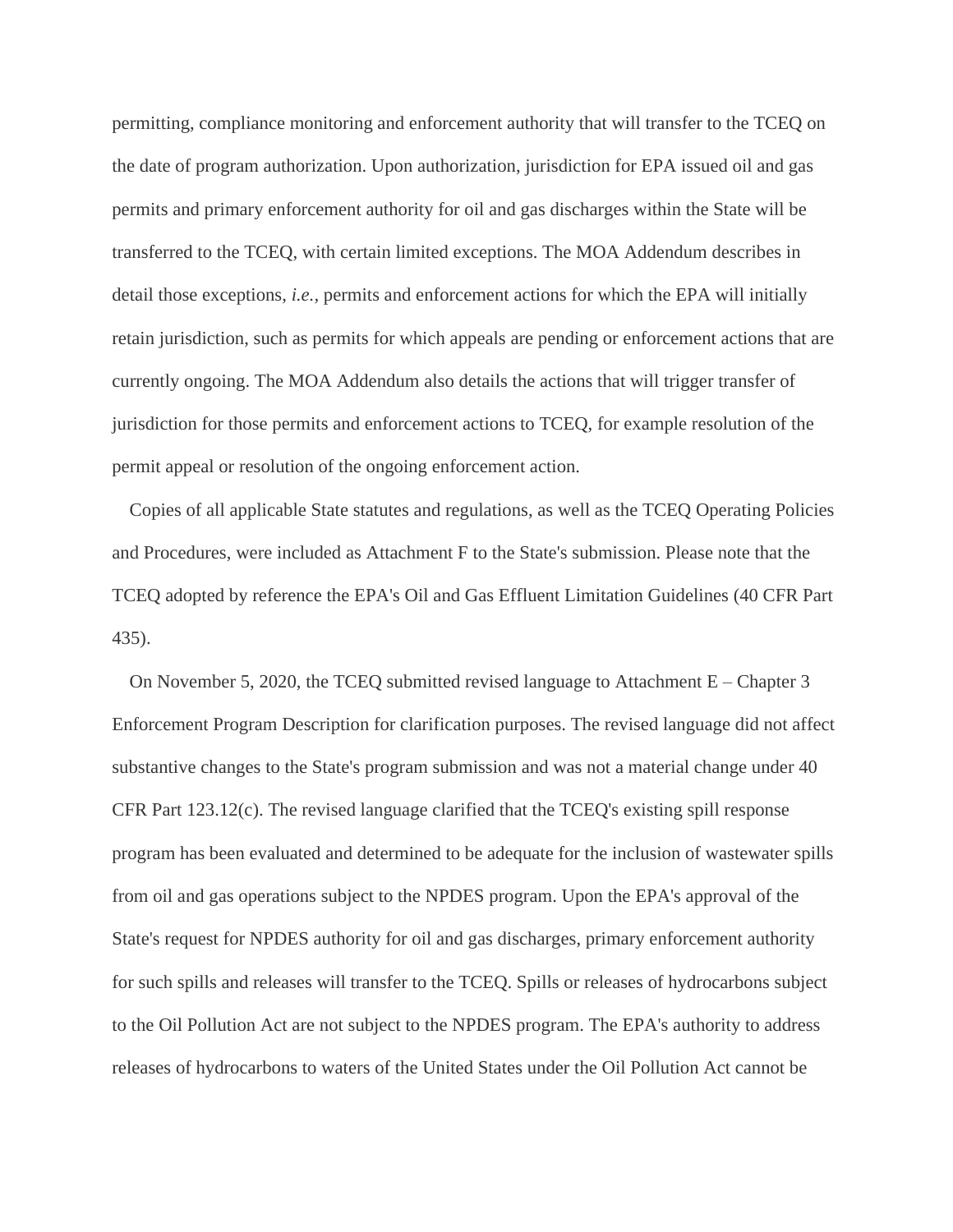delegated to states and the TCEQ will continue to refer incidents to the EPA as the regulatory authority for the Oil Pollution Act.

The EPA determined that the State's October 12, 2020 program submission constituted a complete package under 40 CFR Part 123.21, and a letter of completeness was sent to the State on November 12, 2020. Pursuant to 40 CFR Part 123.21, within 90 days of the EPA's receipt of the State's complete program submission, or by January 11, 2021, the EPA was required to approve or disapprove the program based on the requirements of CWA § 402(b) and 40 CFR Part 123 and taking into consideration all comments received. However, pursuant to 40 CFR Part 123.21 (d), the EPA and the State agreed via email dated January 5, 2021, to extend the 90-day statutory review period deadline from January 11, 2021 to January 19, 2021 to allow the EPA additional time to consider and respond to all public comments.

*Public notice of the application*: On November 27, 2020, the EPA published notice of the State's application for NPDES program authorization for oil and gas discharges within the State and opened a 45-day comment period as required by 40 CFR Part 123.61(a), which ended on January 11, 2021 (85 FR 76076).

Public notice of the State's application was also published in the following newspapers: Dallas Morning News Houston Chronicles El Paso Herald El Paso Time Austin Times Public Participation Process: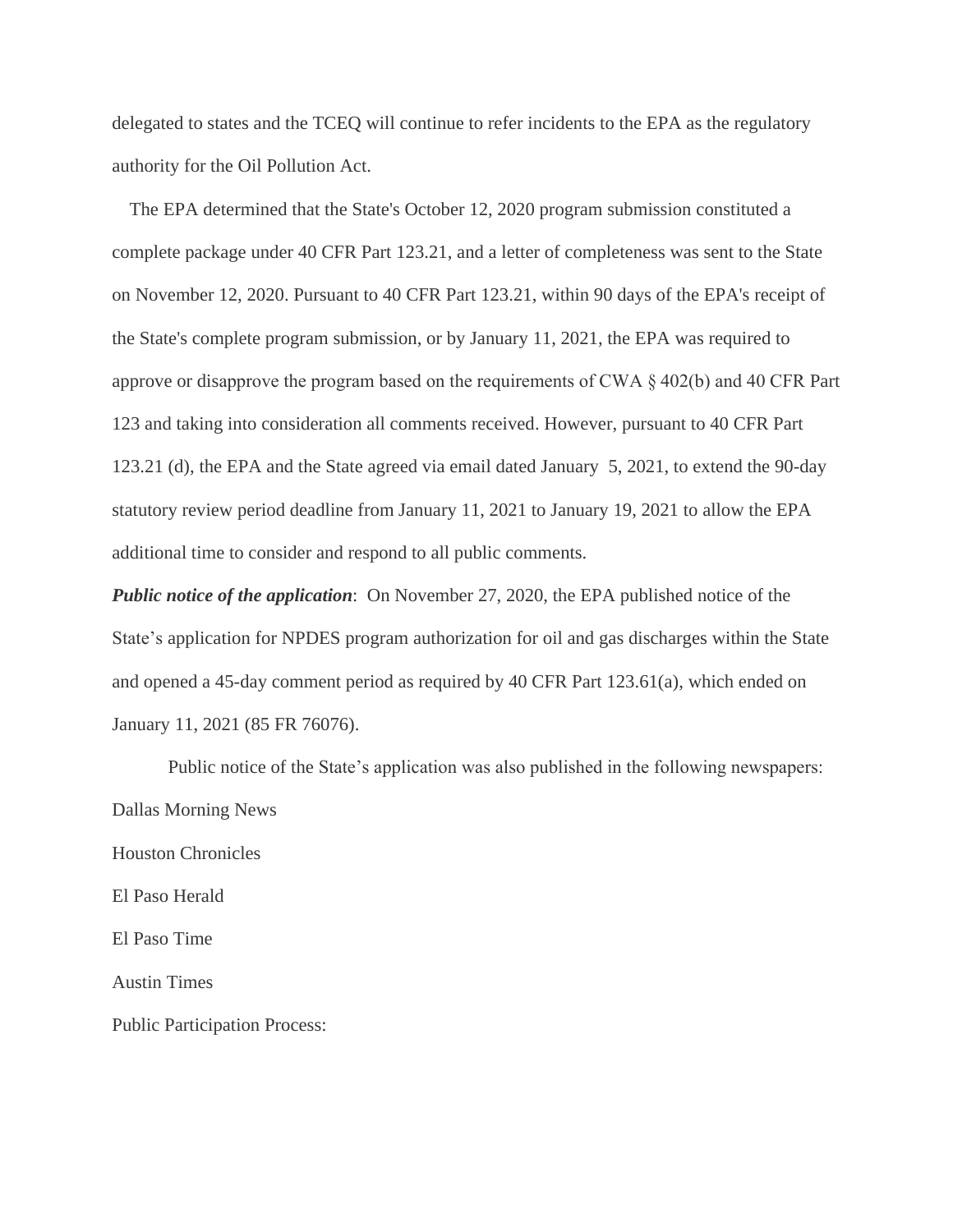The EPA held a public meeting and public hearing regarding the State's application virtually via Adobe Connect on January 5, 2021.The EPA deviated from its typical hearing approach because of the President's national emergency declaration due to the COVID-19 pandemic. Because of the current Center for Disease Control and Prevention recommendations, as well as state and local orders for social distancing to limit the spread of COVID-19, the EPA could not hold in-person public meetings/public hearings. The public meeting included an overview of federal and state NPDES program requirements, the state program approval and submittal process (in accordance with 40 CFR Part 123), and the general elements of Texas' proposed program for administration of the NPDES program for oil and gas discharges (including the roles and responsibilities of the EPA and the TCEQ). The public hearing provided interested parties the opportunity to provide oral testimony for the official record. There were 52 attendees at the public meeting and 35 attendees at the public hearing. Two individuals presented oral testimony at the public hearing and 156 written comments were received by EPA prior to the close of the comment period.

#### *Summary of Comments Received:*

In addition to the oral testimony at the public hearing, the EPA received 156 comments on the State of Texas' request for NPDES program authorization for oil and gas discharges. Comments were received from the following entities: The Texas Alliance of Energy Producers Environmental Defense Fund The Sierra Club, Lone Star Chapter Bay Coastal Watch Association Audubon Texas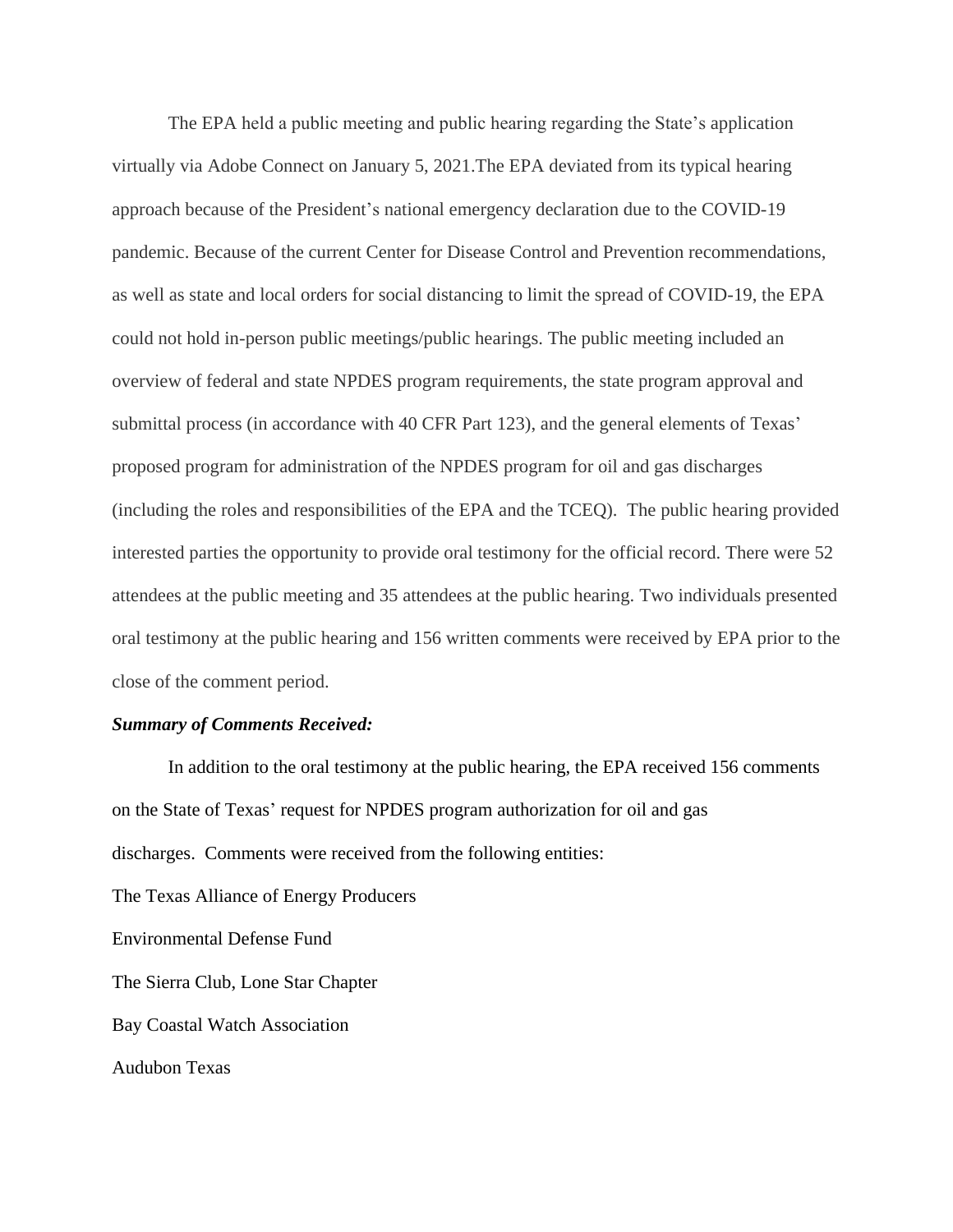Pioneer Natural Resources, USA, Inc.

Texas Independent Producers and Royalty Owners Association

The American Exploration and Production Council (AXPC)

Citizens of the local communities

EPA received 156 written comments. Of those 156 comments, approximately 130 were very similar in nature, expressing concern with the State's request to implement the NPDES oil and gas program in the State and requesting an extension of the 45 day public comment period. Commenters in opposition to EPA's approval of the State program expressed various concerns, including TCEQ's ties to the oil and gas industry, the lack of current understanding as to the composition of produced waters, and the need for updated effluent limitations guidelines related to oil and gas discharges. At least one commenter acknowledged that the State's program likely met the minimum requirements for authorization under the CWA and 40 CFR Part 123, but expressed concern that the EPA retain sufficient oversight over permit review and issuance to ensure compliance with the CWA.

The EPA received 6 comments in support of the State's request for program authorization. These commenters asserted, among other things, that TCEQ has extensive experience with writing NPDES permits for a wide range of discharges, that the requirement to incorporate applicable effluent limitations guidelines into discharge permits will not change with the transfer of NPDES permitting authority from EPA to TCEQ, and that TCEQ is the agency most knowledgeable with regard to the quality of State water bodies and the permit requirements needed to protect those water bodies.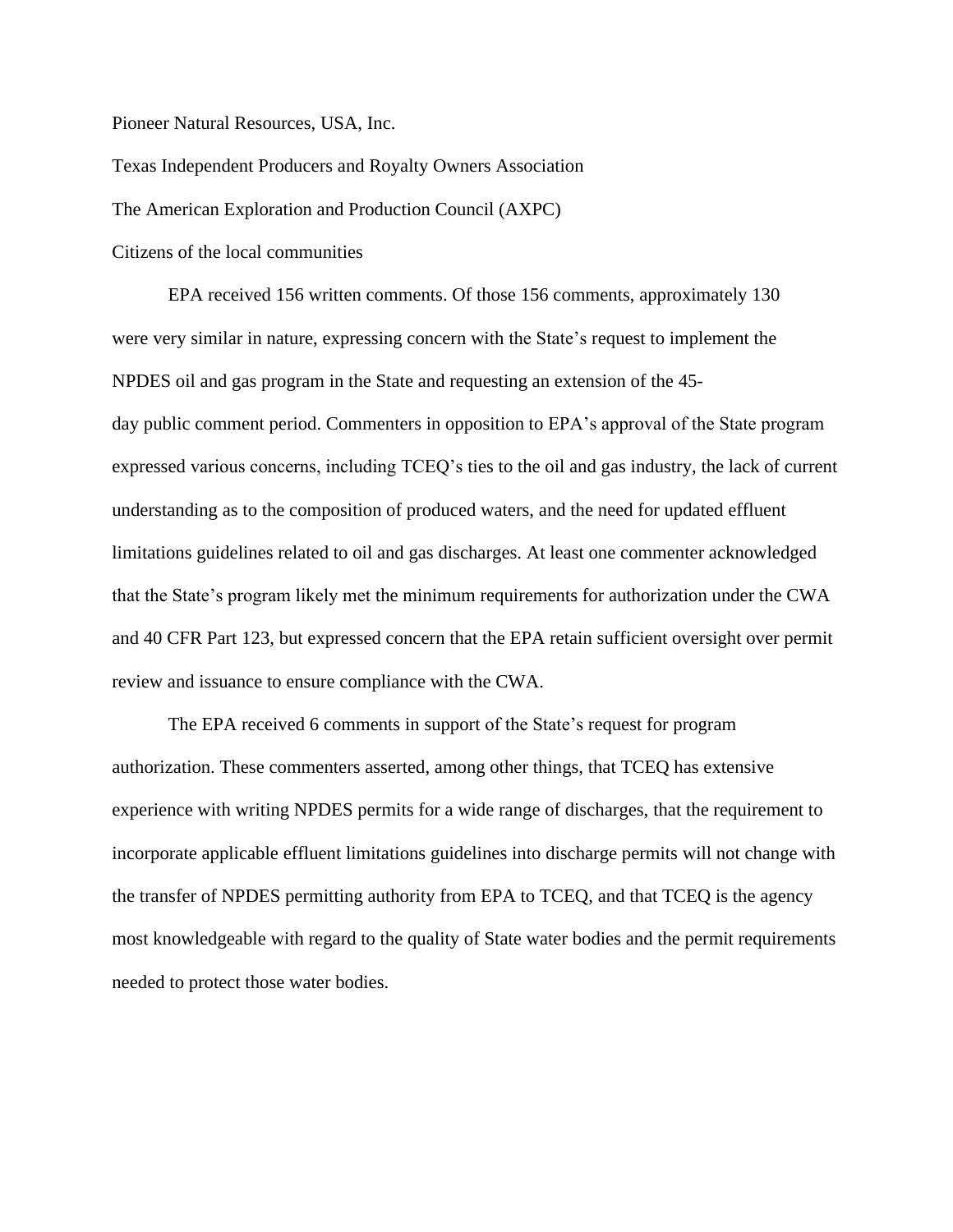All comments received by the EPA were considered by the agency in making its final decision to approve Texas' request for program authorization. Copies of all comments received and EPA's written responses to those comments are available at [https://www.epa.gov/npdes](https://www.epa.gov/npdes-permits)[permits](https://www.epa.gov/npdes-permits) .

Additional information about the State's request for partial NPDES program authorization, including a copy of the State's application and supporting documents, is available at [www.regulations.gov](http://www.regulations.gov/) Docket No. EPA-R06-2020-0608, or at EPA's Region 6 webpage [https://www.epa.gov/npdes-permits.](https://www.epa.gov/npdes-permits) Documents from the public meeting and a transcript of the public hearing are available at the webpage.

On December 17, 2020, the EPA held a virtual tribal consultation conference to notify affected Tribes of the opportunity for formal and informal consultation, as well as the availability of EPA staff for informal discussions through-out the public participation process. The federally-recognized Texas Tribes that were represented included: the Alabama-Coushatta Tribes of Texas and the Kickapoo Traditional Tribe of Texas. The Ysleta del Sur Pueblo was not in attendance. The EPA did not receive any comments from the Tribes during the 45-day public comment period on the State of Texas's request for NPDES program authorization for oil and gas discharges within the State or a request to initiate formal consultation. Therefore, the EPA concluded that a formal tribal consultation was not required.

*Authority:* This action is taken under the authority of section 402(b) of the Clean Water Act as amended, 33 U.S.C. §1342(b). Pursuant to 40 CFR 123.61(c), I hereby provide public notice of the EPA's final action approving the State of Texas' request for NPDES program authorization for discharges of produced water, hydrostatic test water, and gas plant effluent, otherwise known as oil and gas discharges, within the State.